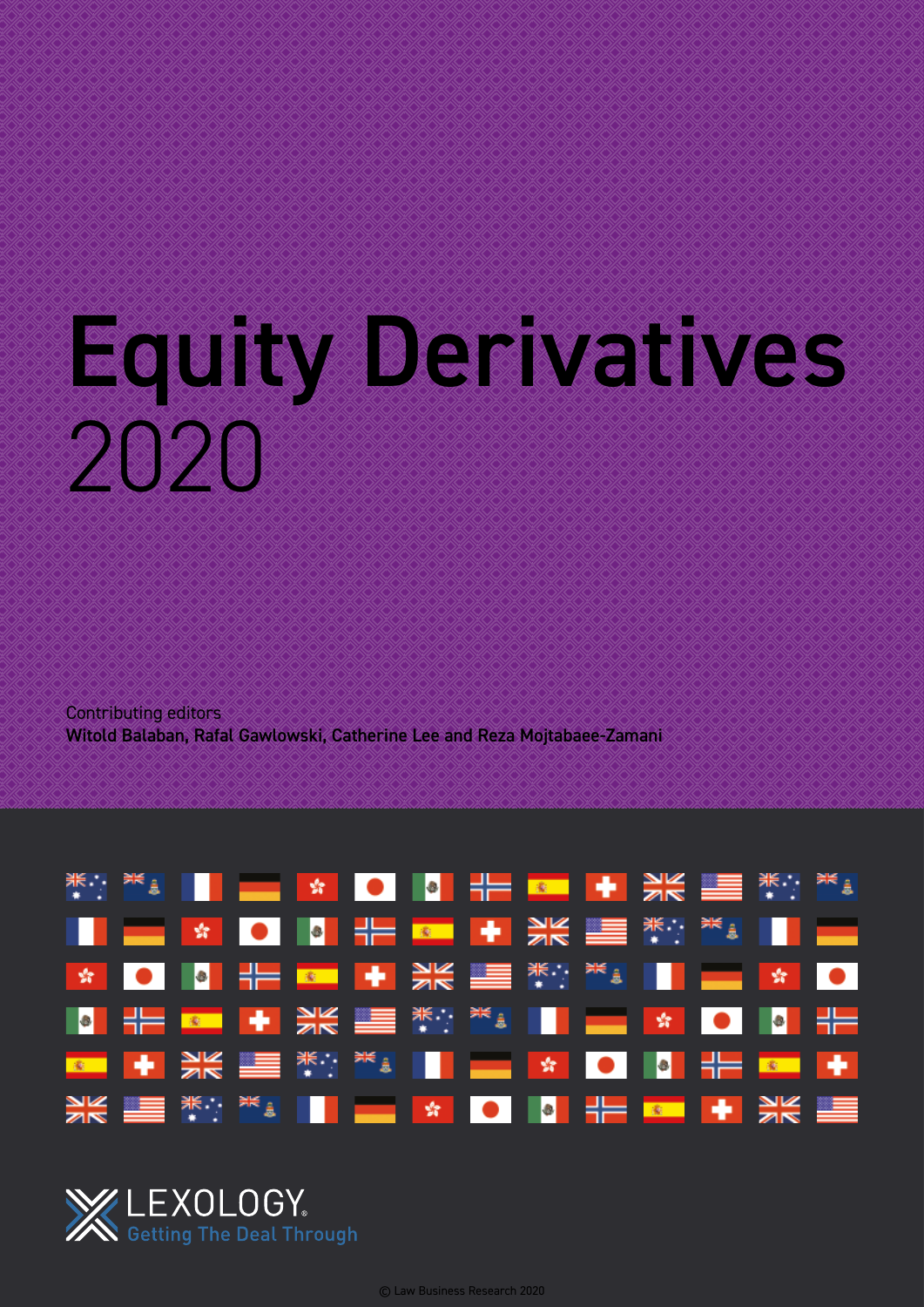#### Publisher

Tom Barnes tom.barnes@lbresearch.com

**Subscriptions** Claire Bagnall claire.bagnall@lbresearch.com

#### Senior business development manager Adam Sargent

adam.sargent@gettingthedealthrough.com

#### Published by

Law Business Research Ltd Meridian House, 34-35 Farringdon Street London, EC4A 4HL, UK

The information provided in this publication is general and may not apply in a specific situation. Legal advice should always be sought before taking any legal action based on the information provided. This information is not intended to create, nor does receipt of it constitute, a lawyer– client relationship. The publishers and authors accept no responsibility for any acts or omissions contained herein. The information provided was verified between June and July 2020. Be advised that this is a developing area.

© Law Business Research Ltd 2020 No photocopying without a CLA licence. First published 2016 Fifth edition ISBN 978-1-83862-335-7

Printed and distributed by Encompass Print Solutions Tel: 0844 2480 112



# **Equity Derivatives** 2020

### Contributing editors Witold Balaban, Rafal Gawlowski, Catherine Lee and Reza Mojtabaee-Zamani

Latham & Watkins LLP

Lexology Getting The Deal Through is delighted to publish the fifth edition of *Equity Derivatives*, which is available in print and online at www.lexology.com/gtdt.

Lexology Getting The Deal Through provides international expert analysis in key areas of law, practice and regulation for corporate counsel, cross-border legal practitioners, and company directors and officers.

Throughout this edition, and following the unique Lexology Getting The Deal Through format, the same key questions are answered by leading practitioners in each of the jurisdictions featured. Our coverage this year includes new chapters on the Cayman Isands and France.

Lexology Getting The Deal Through titles are published annually in print. Please ensure you are referring to the latest edition or to the online version at www.lexology.com/gtdt.

Every effort has been made to cover all matters of concern to readers. However, specific legal advice should always be sought from experienced local advisers.

Lexology Getting The Deal Through gratefully acknowledges the efforts of all the contributors to this volume, who were chosen for their recognised expertise. We also extend special thanks to the contributing editors, Witold Balaban, Rafal Gawlowski, Catherine Lee and Reza Mojtabaee-Zamani of Latham & Watkins LLP, for their continued assistance with this volume.



London July 2020

Reproduced with permission from Law Business Research Ltd This article was first published in July 2020 For further information please contact editorial@gettingthedealthrough.com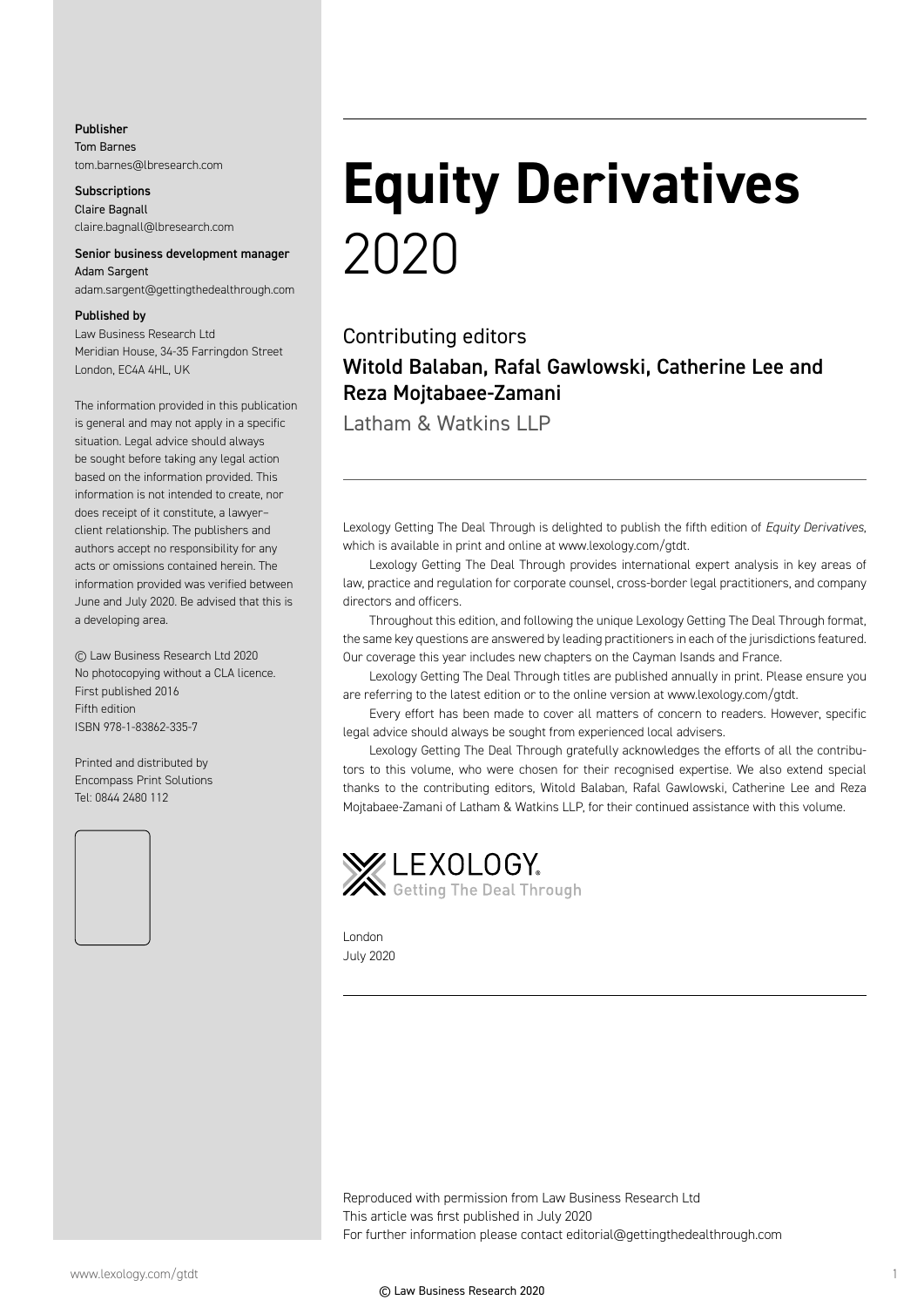# **Contents**

| <b>Overview</b><br>3                                                                                |
|-----------------------------------------------------------------------------------------------------|
| Witold Balaban, Rafal Gawlowski, Catherine Lee and<br>Reza Mojtabaee-Zamani<br>Latham & Watkins LLP |
| <b>Australia</b><br>5                                                                               |
| Andrew Kim, Jamie Ng, Joseph Chow and Sarah Dulhunty<br>Ashurst II P                                |
| 12 <sup>2</sup><br><b>Cayman Islands</b>                                                            |
| Philip Paschalides, Paul Osborne and Shikha Kasal<br>Walkers                                        |
| 19<br><b>France</b>                                                                                 |
| Thomas Vogel and Suzana Sava-Montanari<br>Latham & Watkins LLP                                      |
| 28<br>Germany                                                                                       |
| Frank Bierwirth, Dirk Kocher, Axel Schiemann and Vanessa Sekker<br>Latham & Watkins LLP             |
| 37<br><b>Hong Kong</b>                                                                              |
| Posit Laohaphan, Derek S H Chua and Michael Hardy<br>Latham & Watkins LLP                           |
| 44<br><b>Japan</b>                                                                                  |
| Kentaro Nakanishi and Akihiro Tsukamoto<br><b>TMI Associates</b>                                    |

**Mexico 50** Pablo Perezalonso Ritch Mueller Heather y Nicolau SC **Norway 58** Linn M A Wilhelmsen and Per Morten Christiansen Advokatfirmaet Selmer AS **Spain 65** Gonzalo García-Fuertes Garrigues **Switzerland 73** Olivier Stahler, Patrick Hünerwadel and Patrick Schleiffer Lenz & Staehelin **United Kingdom 84** Shatha H Ali, Jeremy Green, Dean Naumowicz and Sanjev D Warna-kula-suriya Latham & Watkins LLP **United States 92** Witold Balaban, Rafal Gawlowski, Yvette Valdez, Catherine Lee and Reza Mojtabaee-Zamani

Latham & Watkins LLP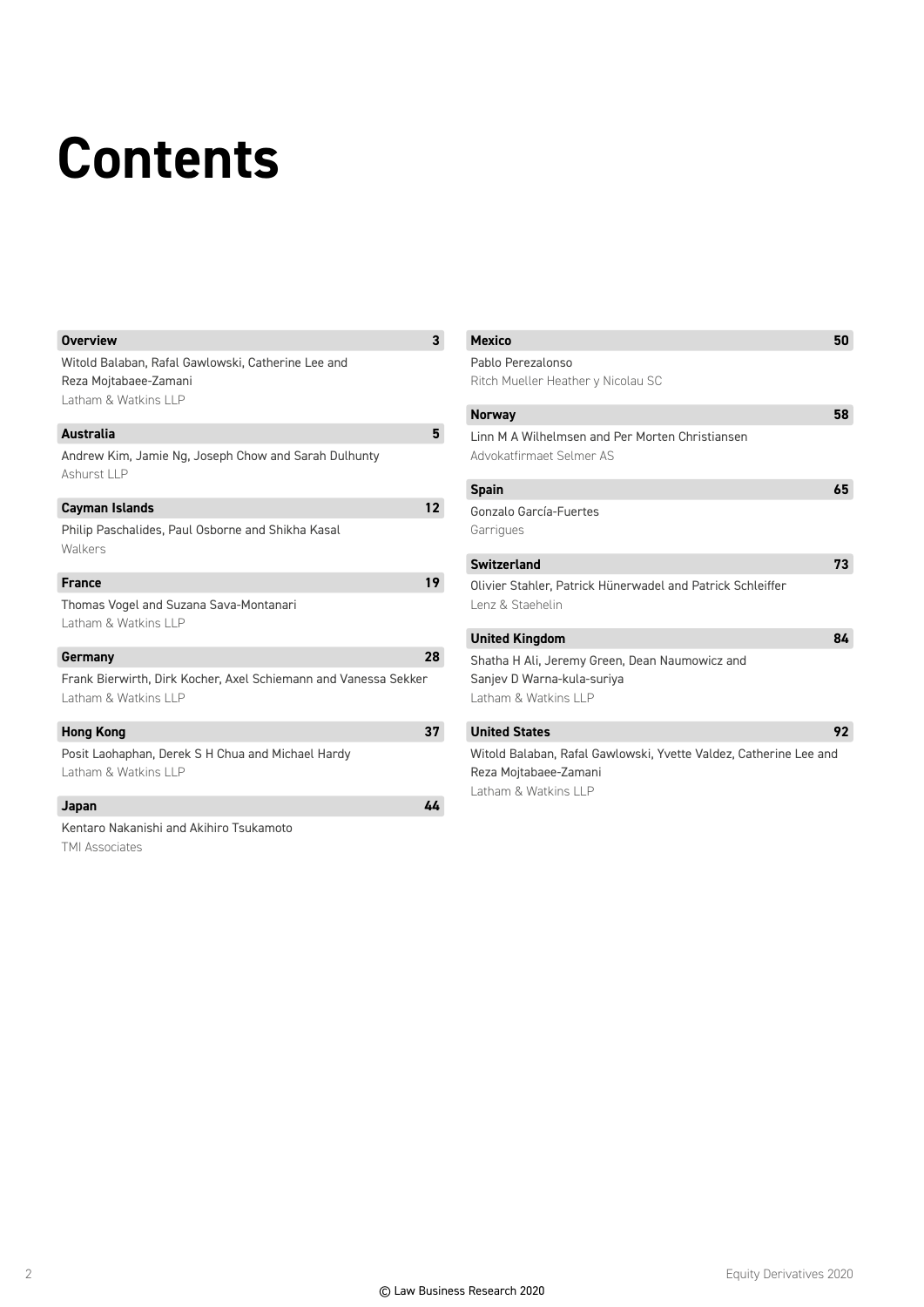# **Germany**

#### Frank Bierwirth, Dirk Kocher, Axel Schiemann and Vanessa Sekker

Latham & Watkins LLP

#### **OVERVIEW**

#### **Typical types of transactions**

1 | Other than transactions between dealers, what are the most typical types of over-the-counter (OTC) equity derivatives transactions and what are the common uses of these transactions?

Typical issuer equity derivatives products include the following:

- equity swaps to hedge an issuer's obligations in respect of the relevant issuer's employee benefit plan, which entails shares or share price related benefits;
- call options entered into by an issuer to hedge its payment obligations in respect of cash-settled convertibles, known as 'equity neutral' or non-dilutive convertible bond transactions';
- share loans and share repurchase transactions in the context of convertibles to facilitate hedging by investors in convertible bonds; and
- derivative-based share buy-back transactions.

Typical equity derivatives products that allow a shareholder to acquire a substantial position in a publicly traded equity or to monetise or hedge an existing equity position include the following:

- call options, put options, collars, forwards and total return swaps to hedge any equity price risk; and
- margin loans and margin bonds where shares are used as collateral for a leveraged loan bond, usually in the context of an acquisition;

Furthermore, equity derivatives transactions are entered into for general investment purposes or for hedging exposure from investment products issued by banks or funds, such as:

- share basket and index-linked transactions entered into by insurance companies, pension funds, etc;
- equity funds and exchange-traded funds (ETFs) entering into equity derivatives to get a synthetic exposure to a basket of shares or equity index; and
- retail certificates through which investors acquire an equity derivative exposure (eg, share-linked certificates, bonus certificates, express certificates, knock-in and knock-out certificates, index and performance certificates and discount certificates) – the retail equity derivatives market in Germany is one of the biggest retail markets for structured products in the world.

#### **Borrowing and selling shares**

2 | May market participants borrow shares and sell them short in the local market? If so, what rules govern short selling?

The rules on short selling are set out in Regulation (EU) No. 236/2012 of the European Parliament and of the Council of 14 March 2012 on short

selling and certain aspects of credit default swaps, and is supplemented by various delegated and implementing regulations. The short selling rules apply, among others, to shares admitted to trading on a trading venue in the EU irrespective of whether the instruments are traded on such trading venue (except where the principal trading venue of that instrument is in a third country). The Regulation requires that short sales of shares must be covered either by having borrowed the relevant stock or by arranging for such borrowing, or having a locate arrangement with a third party. Uncovered ('naked') short selling of shares is prohibited. In addition, significant net short positions in shares must be notified to the relevant competent authorities if they are equal to at least 0.2 per cent of the issued share capital of the relevant company (and every 0.1 per cent above that) and publicly disclosed if they are equal to at least 0.5 per cent of the issued share capital of the relevant company (and each 0.1 per cent above that). The competent authority is the authority of a relevant member state where the market that is most relevant in terms of liquidity for such shares is located. In Germany the relevant competent authority is the Federal Financial Supervisory Authority (BaFin).

Market-making activities and authorised primary dealers are exempted from these restrictions. While these European provisions are directly applied in all EU member states based on a generally harmonised approach, the regulatory practice of the national competent authorities may differ in detail. In order to mitigate such discrepancies and to provide more transparency, the European Securities and Markets Authority (ESMA) published guidelines on the exemption for marketmaking activities and primary market operations. In this regard, BaFin announced compliance with ESMA's guidelines, with two exceptions. In BaFin's view, the Short Selling Regulation does not limit the application of the exemption for market-making activities to financial instruments traded on the same trading venue as the market-making activity is conducted in, and, with regard to the product scope, to only shares and sovereign debts. Market participants should also assess whether any further restrictions (including short-selling bans with respect to shares of a particular issuer) imposed by supervisory authorities apply (which is possible in particular for measures protecting the markets).

#### **Applicable laws and regulations for dealers**

3 Describe the primary laws and regulations surrounding OTC equity derivatives transactions between dealers. What regulatory authorities are primarily responsible for administering those rules?

The regulation of OTC derivatives, including equity derivatives transactions, in Germany primarily includes:

• Regulatory requirements at the level of the institution that undertakes licensable trading activities; namely, for establishing and maintaining the relevant business such as licensing requirements and related ongoing prudential requirements (including,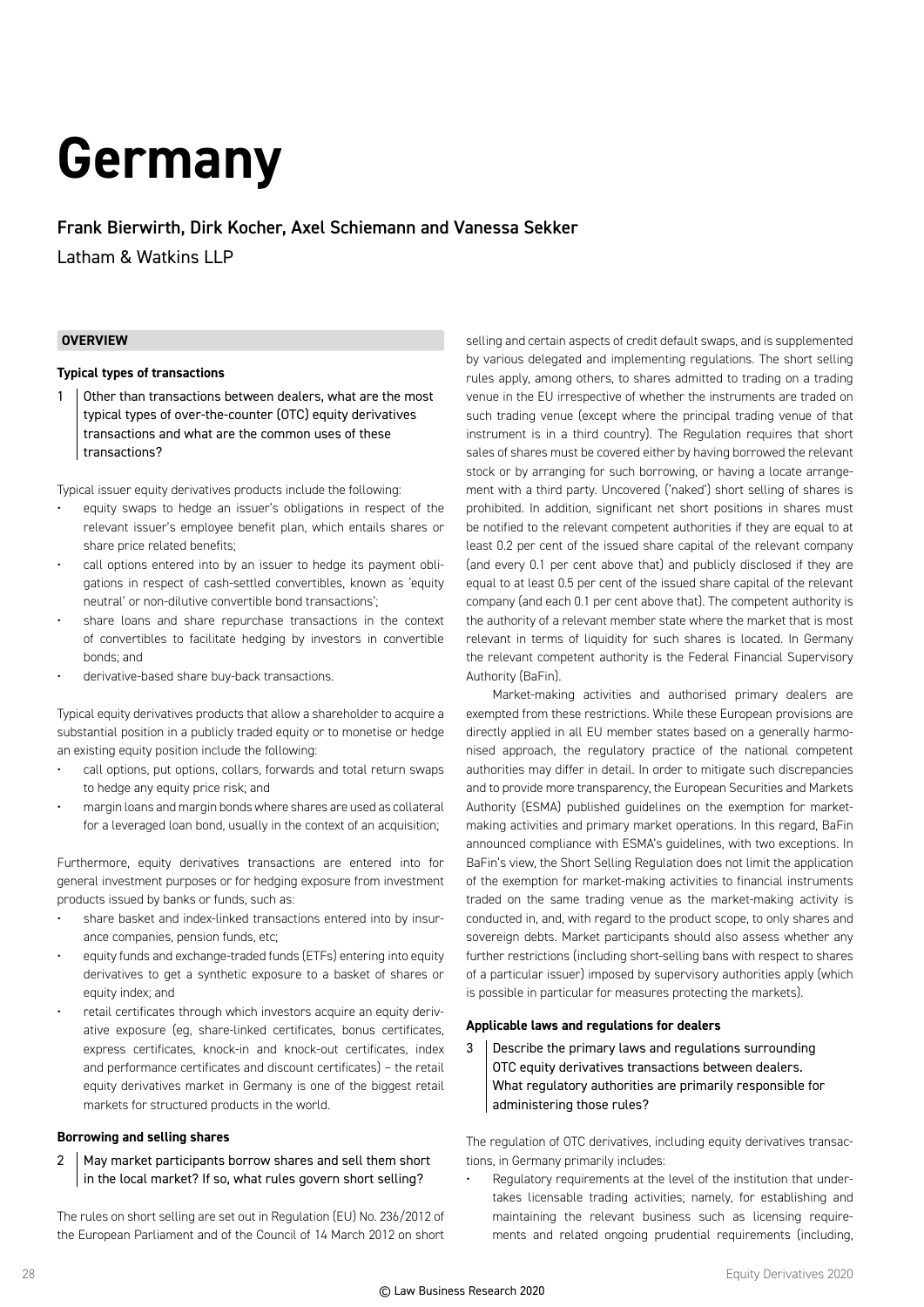for example, capital adequacy requirements and risk management requirements). These requirements are primarily set out in the Banking Act and relevant European legislation such as the Capital Requirements Regulation (CRR).

Supervision of the services and trading activities of an institution such as the rules on conduct and product governance, as well as the general market and market infrastructure supervision and transparency requirements to be complied with by all relevant market participants such as disclosure of shareholdings and voting rights, insider trading and market abuse, which are primarily set out in the Securities Trading Act and, with respect to certain matters, in directly applicable EU legislation such as the European Market Infrastructure Regulation (Regulation (EU) No. 648/2012 on OTC derivatives, central counterparties and trade repositories, EMIR), the Securities Financing Transactions Regulation (Regulation (EU) 2015/2365, SFTR), the Market Abuse Regulation (Regulation No. 596/2014, MAR) and the Short Selling Regulation, as well as MiFIR (Regulation (EU) No. 600/2014) and other delegated regulations that, in addition to the relevant provisions of the Securities Trading Act, further implement Directive 2014/65/EU (MiFiD II).

Licensable activities under the Banking Act include financial services such as investment brokerage, investment advisory services, placement business, acquisition brokerage, portfolio management, dealing on own account and certain proprietary trading activities (in all cases if provided on a commercial scale). As regards own account trading, the Banking Act distinguishes between dealing on own account and conducting proprietary business. In particular, market-making activities, dealing on own account as service for third parties and high-frequency trading as a direct or indirect participant of a trading venue qualify as licensable dealing on own account and therefore as financial services requiring a licence. Proprietary business, however, is only deemed to be a financial service requiring a licence if it is conducted on a commercial scale and the respective company belongs to the same group or financial conglomerate to which a CRR institution also belongs. Further, CRR institutions and companies belonging to the same group as a CRR rendering proprietary trading and proprietary business activities are only allowed to do so up to a certain limit of business volume. Otherwise such activities can only be conducted by a financially and legally independent favoured financial trading institution. Furthermore, proprietary trading in shares or equity derivatives undertaken at a commercial scale requires a licence (subject to certain exemptions) if undertaken by a participant of a regulated market or a multilateral trading facility or via direct electronic access to a trading venue. Finally, credit or financial institutions require an additional licence for proprietary trading if they intend to conduct proprietary business alongside their main (licensable) business.

The main legal framework for trading in securities and other financial instruments such as derivatives in Germany is set by MiFID II/MiFIR as transposed into German law by the Securities Trading Act and as supplemented by various German and European regulations (eg, with regard to, among other things, definitions, transparency requirements and exemptions). The Securities Trading Act governs disclosure requirements, product governance rules including organisational and transparency requirements, the reporting regime as well as the respective supervision of BaFin as competent authority and sanctions for breaches of law. Since its entry into force in 2016, the MAR provides a pan-European legal framework for prevention and detection of insider dealing, unlawful disclosure of inside information and market manipulation. In this regard, the Securities Trading Act only complements the rules set out in the Market Abuse Regulation including the application of the MAR rules to commodities and foreign currencies traded on a German stock exchange or on an equivalent EEA market.

In the EU, the G20 commitment on the regulation of OTC derivatives was introduced as part of EMIR, which states obligations on all EU undertakings (including banks, corporates and special purpose vehicles) that enter into derivative contracts, such as interest rate, foreign currency as well as inflation swaps and equity derivatives. These obligations include mandatory clearing of certain OTC derivatives through central counterparties, the implementation of risk mitigation techniques for non-cleared OTC derivatives, such as the exchange of collateral between parties (margin obligations), and the reporting of derivatives to trade repositories. The overall objective of EMIR is to improve transparency and reduce some of the risks associated with the derivatives market, in particular the risk that the insolvency of one derivatives counterparty may spread through the derivatives market, triggering further insolvencies. EMIR has been amended by EMIR REFIT (Regulation (EU) 2019/834 of 20 May 2019), which, inter alia, simplifies some EMIR requirements, especially for small financial and non-financial counterparties, and aims to make supervision more efficient.

As regards the use of securities financing transactions and collateral reuse, the SFTR – supplemented by several implementing and delegated acts – provides for a legal framework of transparency requirements to facilitate monitoring and risk identification. The SFTR sets out, inter alia, reporting rules in respect of details of securities financing transactions (such as securities lending and repo transactions or margin lending transactions) to trade repositories and minimum transparency rules and consent requirements for parties involved in collateral use.

The Benchmarks Regulation (Regulation No. 2016/1011) stipulates a regime for benchmark administrators that ensures the accuracy and integrity of benchmarks and also applies to equity indices across Europe. In addition, a code of conduct for contributors of input data requires the use of robust methodologies and sufficient and reliable data. Users of benchmarks need to establish robust fall-backs and regulated entities may only use registered benchmarks for certain financial products.

The German regulatory authority that supervises compliance with the rules and regulations set out above (and that is the competent authority for purposes of the EU regulations) is primarily BaFin. With respect to the prudential supervision of credit institutions, competent supervisory authorities are BaFin, the German Central Bank and the European Central Bank. Furthermore, ESMA and the European Banking Authority have a guidance and coordination function at EU level.

In respect of share buy-backs and transactions with share issuers, certain restrictions on such share buy-backs (including a buy-back via derivative transactions) apply under the Stock Corporation Act (AktG).

The Civil Code and the Commercial Code set out certain general principles of contract law, which also affect documentation and interpretation of equity derivatives transactions to the extent the governing law of the transaction is German law.

In light of standard market documentation for OTC equity derivatives (the German Master Agreement and ISDA Master Agreement) and the reliance on netting provisions, compliance with the Insolvency Act must be ensured when transactions are entered into with German counterparties.

#### **Entities**

#### $4$  | In addition to dealers, what types of entities may enter into OTC equity derivatives transactions?

OTC equity derivatives are mainly entered into by banks and financial services institutions. In addition, regulated and unregulated funds including ETFs and alternative investment funds, securitisation and repackaging vehicles, insurance companies, pension funds, professional pension schemes and corporates frequently enter into OTC equity derivatives. In addition, retail investors are heavily investing in equity-linked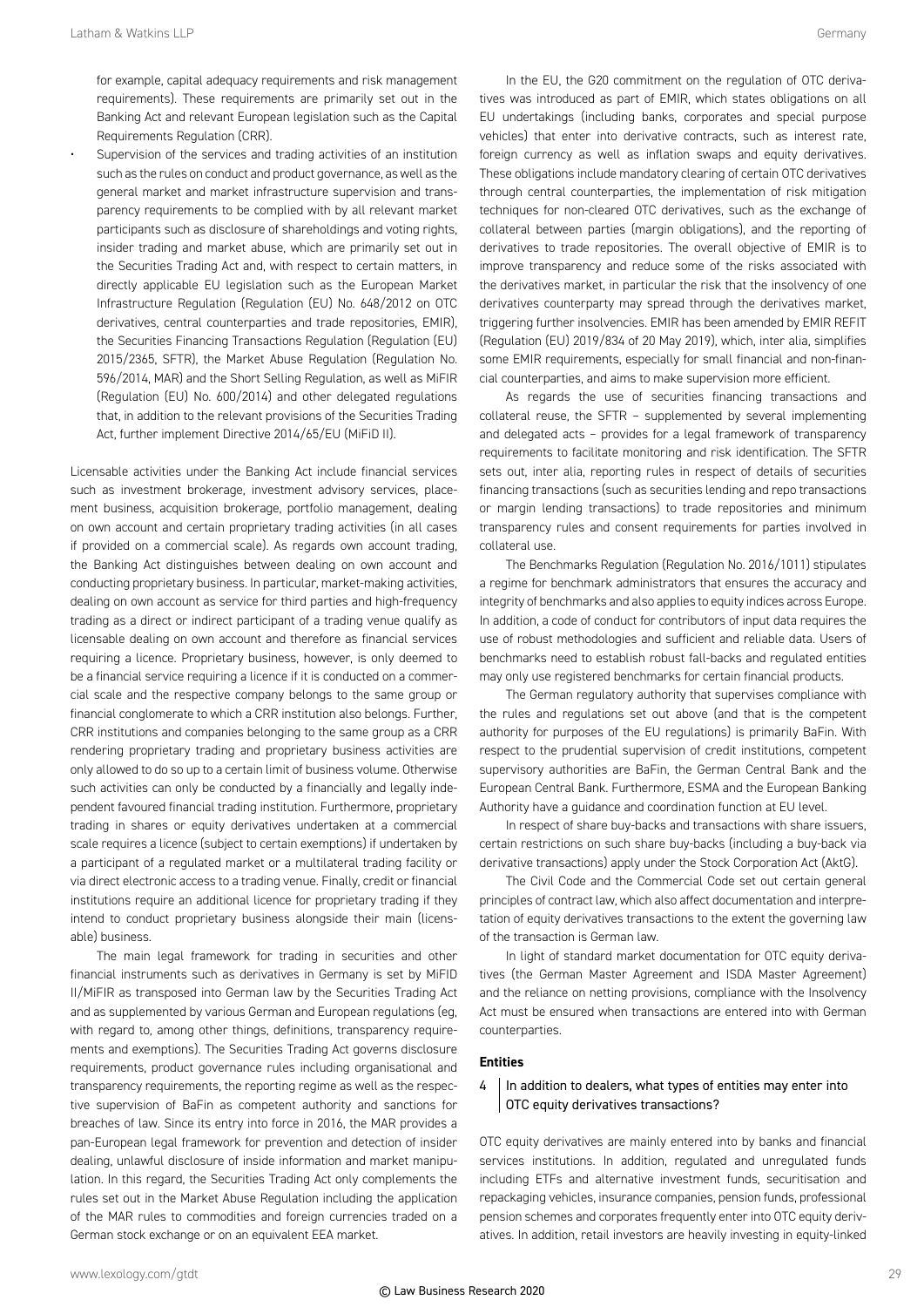structured products (typically in the form of structured securities), and more experienced retail investors are also trading equity-linked contracts for differences.

#### **Applicable laws and regulations for eligible counterparties**

5 Describe the primary laws and regulations surrounding OTC equity derivatives transactions between a dealer and an eligible counterparty that is not the issuer of the underlying shares or an affiliate of the issuer? What regulatory authorities are primarily responsible for administering those rules?

In addition to the primary rules and regulations, specific rules apply to counterparties that are themselves regulated in respect of their investments and transactions activities, such as insurance companies and regulated funds.

The Insurance Supervisory Act (VAG) is the equivalent of the Banking Act for insurance companies and was fundamentally revised in 2016 to implement the Solvency II Directive (Directive 2009/138/ EC). When entering into OTC equity derivatives transactions, insurance companies must ensure compliance with the VAG rules in respect of their investments (including investments in equity derivatives), such as the newly introduced capital requirement rules. There are particular rules for investments made in respect of the guarantee assets of an insurance company, which serve as cover for the claims of insured persons under the relevant insurance contracts. For smaller insurance companies, such restrictions are out in the Investment Regulation.

The Investment Code (KAGB) implements several European directives into German law. Whereas the rules for funds investing in transferable securities derive from Directive No. 2014/91/EU for undertakings for the collective investment in transferable securities (UCITS), alternative investment funds are governed by the Directive on Alternative Investment Fund Managers (AIFMD, Directive No. 2011/61/ EU). The AIFMD provides for a regulatory framework for alternative funds and investments by such funds, including investments in assets other funds are not allowed to invest in. The KAGB implements this European legal framework into German law, the scope of which also includes the entering into OTC equity derivatives transactions by funds. The relevant requirements differ depending on the type of fund and the investors to which the fund shall be distributed.

The competent German supervisory authority is BaFin and, as regards the guidance and coordination undertaken at EU level, the relevant authorities are European Insurance and Occupational Pensions Authority (with respect to insurance companies) and ESMA (including with respect to funds).

#### **Securities registration issues**

#### 6 Do securities registration issues arise if the issuer of the underlying shares or an affiliate of the issuer sells the issuer's shares via an OTC equity derivative?

The issuer may sell either newly created shares or treasury shares. In the case of registered shares (in contrast to bearer shares) being sold, the share register will be updated following notice by the relevant custodian bank of the issuer and the purchaser. As German shares arepredominantly cleared through Clearstream Banking AG, share registers are often updated electronically. In light of equity derivatives transactions, the obligation (or the right) to request a change to the share register only arises with the transfer of the legal ownership of the shares (see section 67 AktG), in other words, the derivative as such is not registered. The registration is decisive for determining voting and dividend rights.

#### **Repurchasing shares**

7 | May issuers repurchase their shares directly or via a derivative?

The AktG (section 71) allows share buy-backs in the following limited cases:

- if the acquisition is necessary to avoid severe and imminent damage to the company;
- if the shares are to be offered for purchase to the employees or former employees of the company or an affiliated enterprise;
- if the acquisition is made to compensate shareholders in the context of structural measures;
- if the acquisition is made without consideration or made by a credit institution in execution of a purchase order;
- by universal succession;
- on the basis of a resolution of the shareholders' meeting to redeem shares by reducing the share capital;
- if it is a credit institution or financial institution on the basis of a resolution of the shareholders' meeting for the purposes of trading in securities; or
- on the basis of an authorisation of the shareholders' meeting granted for a maximum of five years and defining the price range. Such authorisation may not exceed 10 per cent of the share capital.

The last possibility is most relevant from a practical perspective. In order to enable a share buy-back via derivatives (eg, options or forwards), the shareholders' resolution should be drafted carefully and include corresponding authorisations. The price range defined in the shareholders' resolution may also be determined as a percentage of the then current stock price. A deviation of the purchase price from the fair market value may also have tax consequences. The company can use funds that would also be available for a dividend in order to finance a share buy-back even though there are some differences in detail.

A company may hold up to 10 per cent of its nominal share capital shares as treasury shares. Treasury shares do not carry any rights, such as dividend or voting rights.

A third party acting in its own name but on behalf of the company may acquire or hold shares in the company only if and to the extent the company would permitted to purchase or hold the shares as treasury shares. Share buy-backs are disclosed in the financial statements and reported to the following shareholders' meeting.

The decision to buy back shares will often constitute inside information that triggers restrictions on insider dealing and publication duties of the company. There are no specific rules on share buy-backs via equity derivatives transactions. However, all parties need to comply with the insider dealing and market abuse provisions set out in the Securities Trading Act and MAR. MAR and further European rules will also require an issuer to disclose individual transactions under a share buy-back if it wants to make use of the safe harbour rules.

#### **Risk**

#### 8 What types of risks do dealers face in the event of a bankruptcy or insolvency of the counterparty? Do any special bankruptcy or insolvency rules apply if the counterparty is the issuer or an affiliate of the issuer?

The risk dealers face in the event of bankruptcy or insolvency of the counterparty is the credit risk of the counterparty, namely, that the counterparty will not fulfil its payment or delivery obligations under the relevant equity derivative transaction. The time period between an event of default and the termination of the transaction and the related calculation of the close-out amount may also entail market risk. An equity derivative transaction (together with any other OTC derivative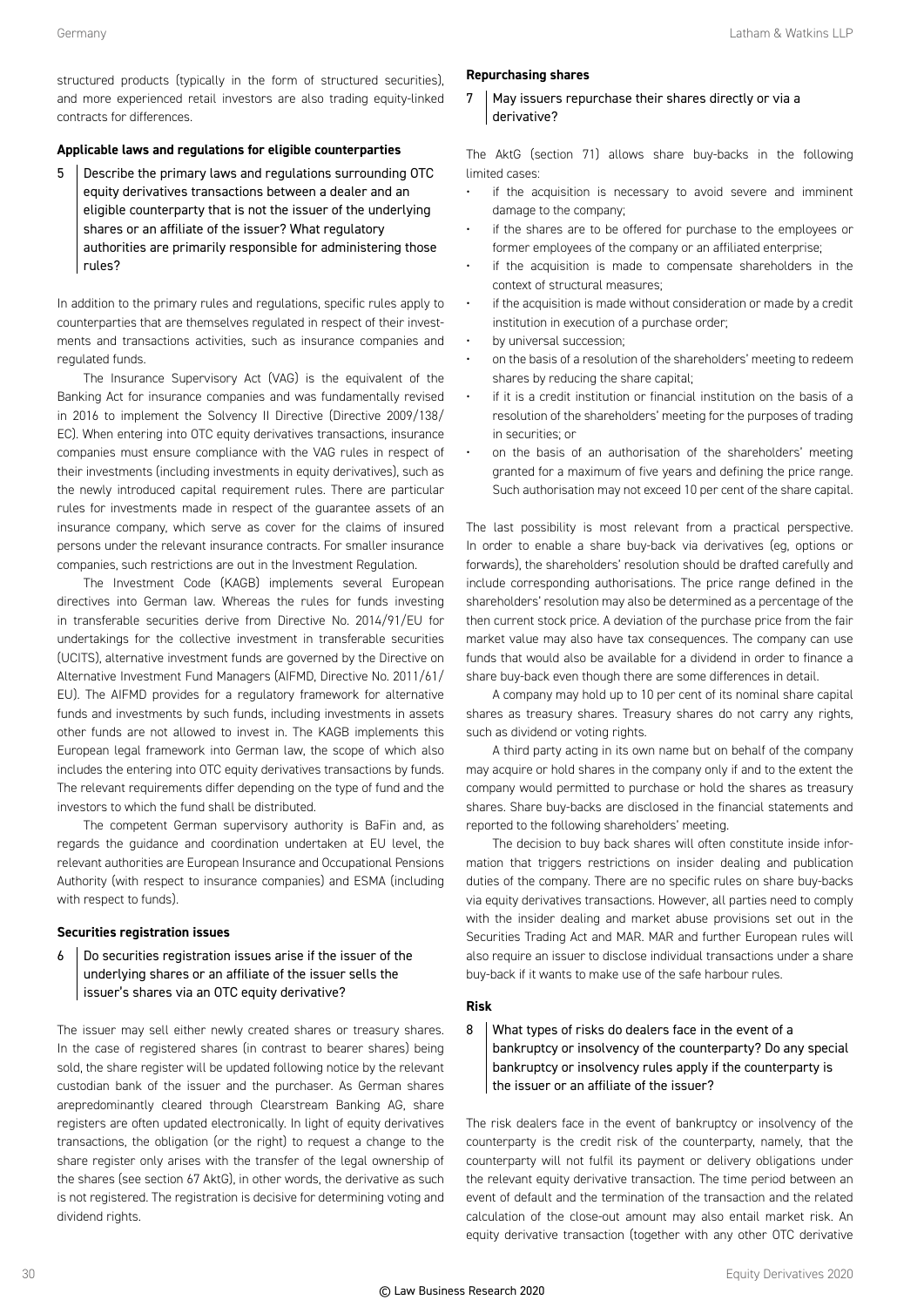transactions of the counterparty under any master agreement it would typically have entered into with a dealer) usually terminates or may be terminated following the occurrence of an insolvency of the counterparty. Under German insolvency law, the general rule is that the insolvency administrator may elect whether to continue the contract or to terminate it. However, equity derivative transactions would typically be subject to a statutory close-out regime that applies upon the opening of German insolvency proceedings to the extent the equity derivative transaction has not already been terminated and closed-out before in accordance with its contractual terms. Equity derivatives transactions are typically documented under a master agreement (eg, an ISDA Master Agreement or the German Master Agreement for Financial Derivative Transactions (often also referred to as the DRV). In these circumstances, all transactions under the DRV will be automatically terminated upon the occurrence of an insolvency event as defined in the DRV and the contractual close-out netting will apply. The same will apply to transactions under the ISDA Master Agreement if automatic early termination was selected in respect of the insolvency of a German counterparty. Whether automatic early termination should be selected with respect to a German counterparty in the case of an English or New York law governed ISDA Master Agreement depends on the type of counterparty and the commercial considerations of the dealer. In general terms, it is recommended by the relevant German industry close-out netting opinion that automatic early termination should be selected if the counterparty is a German corporate. As regards the enforceability of the close-out netting provisions of the DRV and the ISDA Master Agreement in the insolvency of a German counterparty, industry closeout netting opinions have been issued in which any enforceability risks are discussed and any recommendations made.

There are no special insolvency regimes where the counterparty is the issuer of the underlying shares. However, depending on the economics and the overall nature and purpose of the transactions, additional considerations may need to be made in respect of a potential insolvency of the counterparty (which is also the issuer of the underlying shares). Finally, it should be noted that special regimes as regards reorganisation,moratorium, restructuring and resolution apply in respect of an insolvency of credit institutions.

To deal with the credit risk, parties may agree on collateral be provided. As for the ISDA Master Agreement, the DRV provides for standard forms of collateral annexes, including a collateral annex for margin to be provided for EMIR purposes. Under EMIR, counterparties are now obliged to provide variation margin and initial margin to cover the credit risk as well as any operational or settlement risk, and to reflect the risk involved in the fluctuation of the value of an equity derivative transaction and thus to mitigate the risk of any collateral shortfall.

#### **Reporting obligations**

#### 9 | What types of reporting obligations does an issuer or a shareholder face when entering into an OTC equity derivatives transaction on the issuer's shares?

The issuer is subject to the reporting obligations applying to share buy-backs if derivatives are used for a share buy-back. In addition, the parties to the derivatives transaction may be subject to reporting obligations concerning voting rights notifications and related instruments. This depends very much on the precise structure of the transaction. Any party that holds 3 per cent, 5 per cent, 10 per cent, 15 per cent, 20 per cent, 25 per cent, 30 per cent, 50 per cent or 75 per cent of voting rights of an issuer whose shares are traded on a regulated market has to notify this fact. The same thresholds with the exception of 3 per cent apply to any party that holds financial instruments in relation to such shares. Even financial instruments without physical settlement will often be covered by this regime. Further, reporting requirements may be triggered under the rules of an exchange where the shares are listed as well as under MiFIR if the underlying shares are traded on a trading venue, and the issuer or shareholder is a MiFIR investment firm. Moreover, MAR rules on the disclosure of inside information or safe harbour requirements may require adequate publication or reporting by the issuer. Finally, the usual trade reporting obligations of the counterparties under EMIR and MiFID/MiFIR apply.

#### **Restricted periods**

#### $10$  Are counterparties restricted from entering into OTC equity derivatives transactions during certain periods? What other rules apply to OTC equity derivatives transactions that address insider trading?

There are no specific periods during which counterparties are restricted from entering into equity derivative transactions in general. Only the usual closed periods defined by MAR apply to managers as parties to such transactions. However, the usual insider trading provisions also apply to equity derivatives transactions.

#### **Legal issues**

11 What additional legal issues arise if a counterparty to an OTC equity derivatives transaction is the issuer of the underlying shares or an affiliate of the issuer?

The rules governing share buy-backs apply to such transactions. A violation of these rules may result in the equity derivative transaction being void. Consequently, it is crucial for any party dealing with the issuer itself in any derivatives transaction that the issuer is in compliance with the applicable corporate requirements. Such compliance should not only be ensured via appropriate representations and warranties but also by due diligence.

#### **Tax issues**

#### 12 What types of taxation issues arise in issuer OTC equity derivatives transactions and third-party OTC equity derivatives transactions?

There are no specific taxation issues in respect of equity derivatives transactions as such. However, the tax treatment of a share buy-back in issuer OTC equity derivatives transactions needs to be carefully considered. Purchased shares not subject to cancellation have to be reported as assets with the acquisition costs in the commercial balance sheet. The company has to build an (equity) reserve for the shares it has purchased in the same amount. Shares for cancellation may not be reported as assets in the commercial balance sheet. The purchase price is set off against the company's capital. The overall tax consequences depend on the precise structure of the transaction. Capital gains or losses realised on a subsequent disposal are basically exempt from corporate income tax, solidarity surcharge and trade tax but subject to an add back of deemed non-deductible expense, effectively leading to taxation with 1.5 per cent effective tax rate. For credit institutions, financial services institutions and financial enterprises holding the shares in the trading book, the tax exemption will not apply and the normal corporate income tax regime pertains.

#### **Liability regime**

#### 13 Describe the liability regime related to OTC equity derivatives transactions. What transaction participants are subject to liability?

The general civil liability regime applies, which in particular includes liability for a breach of contract including ancillary contractual duties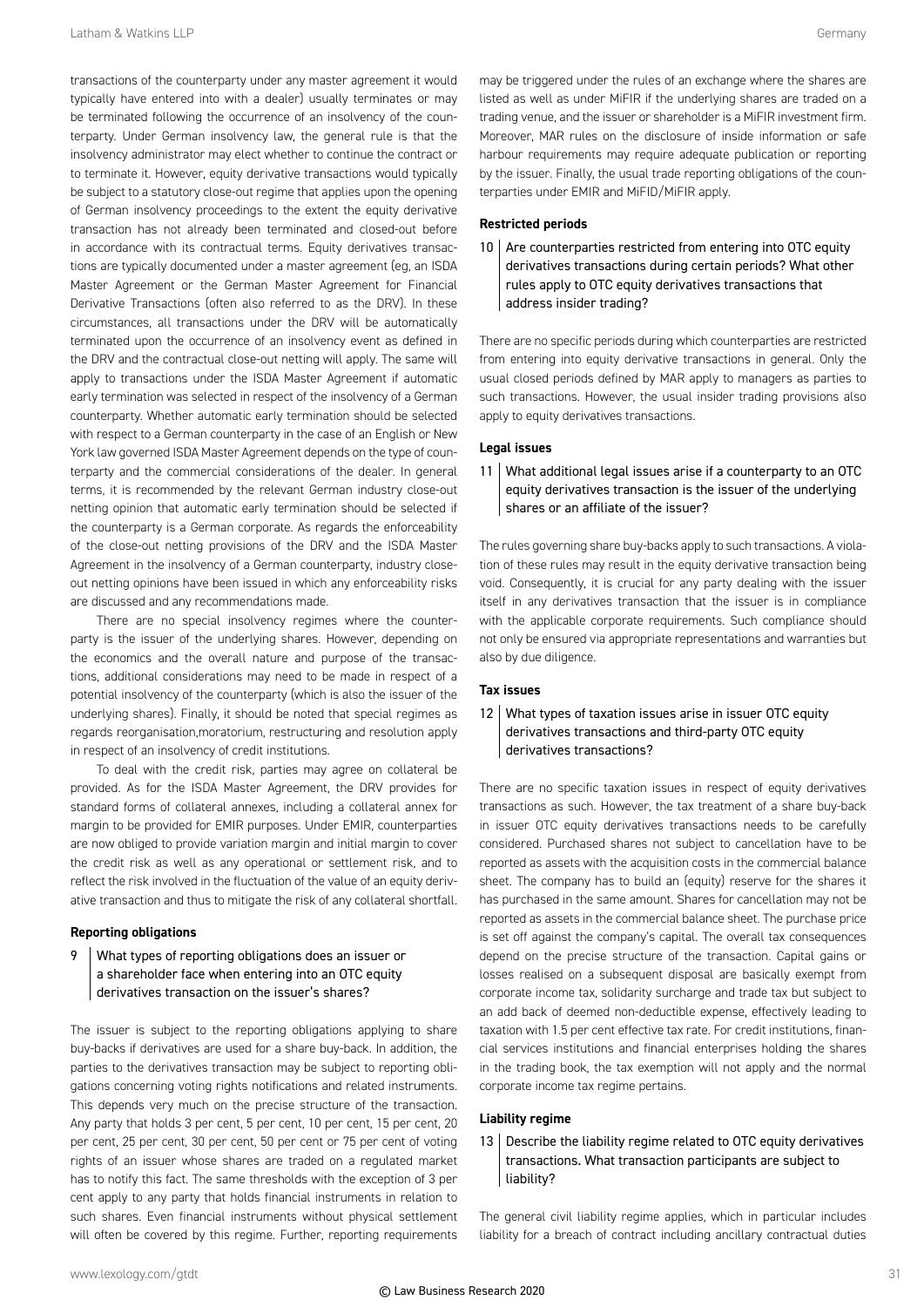and pre-contractual duties. The civil law liability regime may already be applicable at an early stage of a proposed transaction. Even where the relevant engagement terms do not expressly contemplate that any advice be given by a party, a party may in fact provide financial advice, for example, where the circumstances suggest some financial advice (eg, structuring, assisting in modelling the transaction, tailored marketing). In such case, the relevant party needs to provide appropriate advice and must not omit any facts or information that is material for the parties to which such duties are owed. Extensive case law exists in that area and the relevant party is obliged to explore the needs, the knowledge and the experience of the counterparty and suggest the appropriate derivative. Furthermore, the relevant party needs to disclose the risk and rewards associated with the relevant derivative.

In a series of judgments by the Federal Court of Justice and various regional courts in relation to interest rate swaps entered into between a credit institution and a corporate, the courts have further highlighted the conflict of interest for a party to a swap. If a credit institution is a party to a derivative transaction and at the same time a financial adviser (which is almost always the case in non-standard transactions that are outside the 'execution only' business), the credit institution is inevitably in a conflict. Any gain under the derivative is the counterparties' loss, and if the credit institution is structuring the derivative it may structure it in its favour. Consequently, in these scenarios credit institutions (which are also financial advisers) need to disclose to the counterparty any initial negative market value of a derivative transaction for the counterparty to fully evaluate the implicit costs of the transaction. This requirement does not need to be fulfilled if the derivative is a hedging transaction for a connected transaction (eg, a convertible or loan). Although these judgments have mainly been applied in respect of interest rate swaps, it is very likely that the same will apply to any other asset classes, including equity derivatives transactions.

If a party provides information about the underlying share issuer, it may be liable under the prospectus liability regime. Even if the information is drawn from publicly available sources, the party that makes available such disclosure about the issuer of the shares needs to ensure that the information is comprehensive and no material information is missing that would render the information provided as misleading or false.

Once the parties have entered into the transaction, the contractual arrangements apply and the liability is usually limited to breach of contract or violation of applicable rules and obligations.

This liability regime applies to all transaction participants. As a rule of thumb, the less experienced a counterparty is (particularly if it is a retail investor), the higher the requirement for disclosure and information.

#### **Stock exchange filings**

#### 14 What stock exchange filings must be made in connection with OTC equity derivatives transactions?

There are no stock exchange filings in respect of OTC equity derivatives transactions, unless as a result of such transaction a counterparty becomes the shareholder. Subject to the general European and German regulatory requirements under MAR and other European or German regulatory law, and depending on the rules of the exchange in relation to shares, notification may be required if the transaction affects the price, the liquidity or the company as such. In addition, the rules governing the notification of voting rights and financial instruments apply even though, under such rules, the filing is not to the stock exchange.

#### **Typical document types**

#### 15 What types of documents are typical in an OTC equity derivatives transaction?

The German OTC market predominantly uses the ISDA Master Agreement or the DRV. The equity derivatives transactions will then be documented by confirmations that set out the economic terms of the transactions. In addition, the confirmation refers to a standard set of definitions used with equity derivatives. Under the ISDA Master Agreement these are the 2002 ISDA Equity Derivatives Definitions or, though rarely used, the 2011 ISDA Equity Derivatives Definitions. Under the DRV, a similar set of definitions is available, which is the (equity) securities derivatives addendum. These definitions deal with the mechanics of exercising an option, valuations, market disruptions, extraordinary events, and share and index adjustment events (eg, merger events and tender offers). Furthermore, the EMIR-compliant collateral arrangements are documented under the collateral addendum for variation margin. There will also be a collateral addendum for initial margin that has, however, not been published yet. In addition, an EMIR addendum is available in which EMIR requirements (other than the margin requirements) are addressed.

In the case of cleared OTC derivatives, the terms and conditions of the relevant derivatives (once accepted for clearing) are set out in the standardised terms and conditions (as applicable to the relevant type of derivative) published by the relevant central counterparty (ie, Eurex Clearing AG, which is the German central clearing counterparty for derivatives). The retail equity derivatives market, which enables retail investors to invest in structured securities, utilises a retail prospectus, which is approved by BaFin for public offers and listing purposes. The EU Prospectus Regulation (No. 2017/1129) entered into force on 20 July 2017, and has been fully applied from 21 July 2019.

Furthermore, product manufacturers of equity derivative products to be sold to retail investors need to produce a short disclosure document, the favour 'key information document', based on Regulation (EU) No. 1286/2014 of the European Parliament and of the council on key information documents for packaged retail and insurance-based investment products.

#### **Legal opinions**

#### 16 | For what types of OTC equity derivatives transactions are legal opinions typically given?

If transactions are entered into under an ISDA Master Agreement or a DRV, parties usually rely on the relevant industry opinion. However, these opinions mostly cover netting of transactions only and do not deal with any specific enforceability or capacity issues of a specific transaction. In the case of an equity derivatives transaction (which, for instance, relates to a share buy-back) the counterparty (not being the issuer) may require a capacity and compliance opinion to ensure the validity of the transaction. Capacity opinions are also given with respect to regulated or other private or public companies or entities that have a restricted, special or public company objective.

#### **Hedging activities**

#### 17 May an issuer lend its shares or enter into a repurchase transaction with respect to its shares to support hedging activities by third parties in the issuer's shares?

This is generally possible within the limits of the share buy-back rules. However, careful structuring is required in light of the relevant transaction. If an issuer enters into a repurchase transaction with a counterparty, the company will acquire them again after maturity of the repo and may have a security arrangement in place. Consequently, the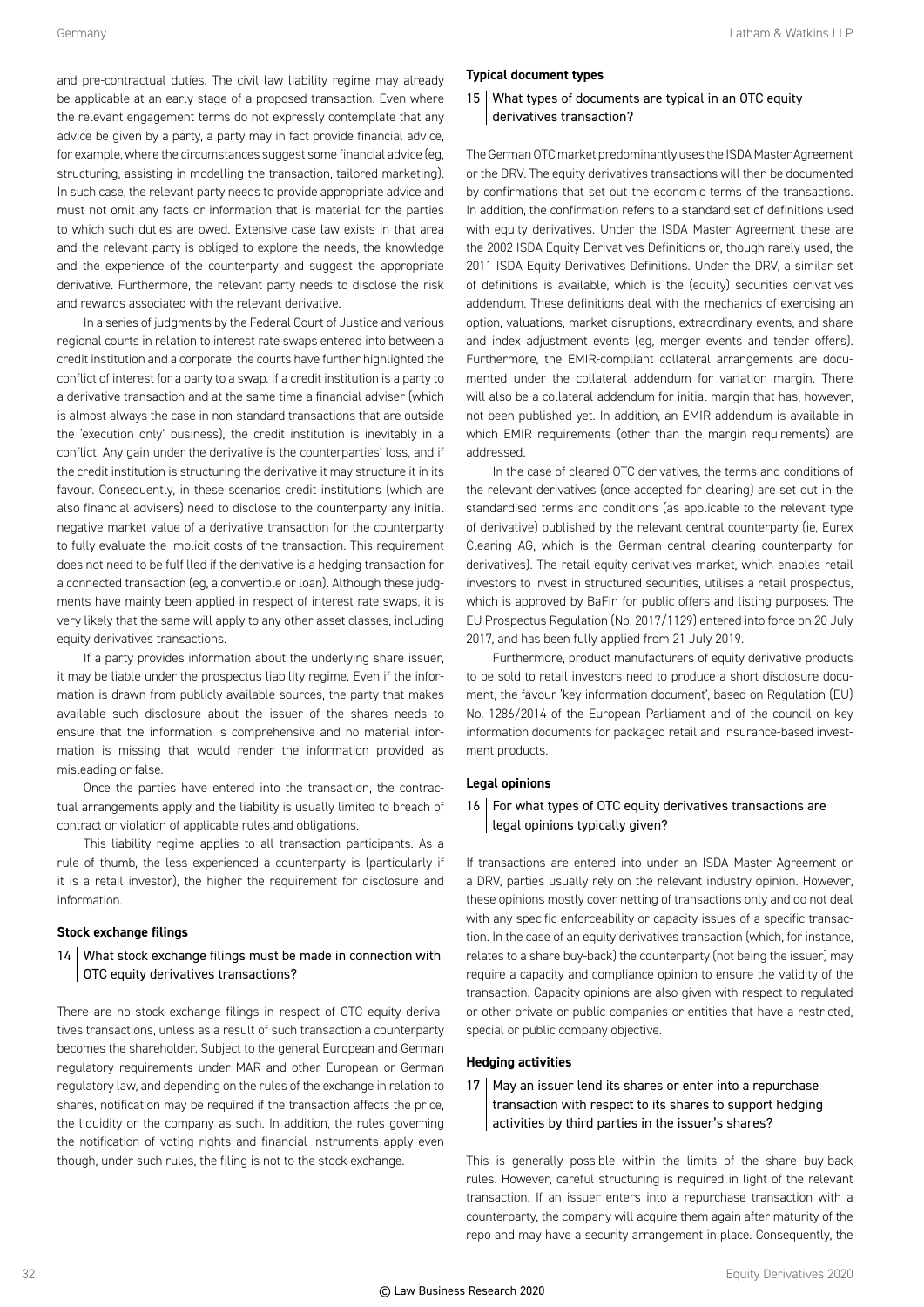The analysis, however, depends on the details of the documentation of the specific transaction: If the shares are subject to a loan granted by the issuer and there is no security arrangement, the borrower is likely to be seen as shareholder and the issuer acquiring them again upon maturity may also require a shareholders' authorisation.

#### **Securities registration**

18 What securities registration or other issues arise if a borrower pledges restricted or controlling shareholdings to secure a margin loan or a collar loan?

If the shares are freely transferable, there are no specific securities registration requirements. However, depending on the details of the documentation, a disclosure of voting rights or financial instruments may apply under the Securities Trading Act, MiFID/MiFIR, MAR and EMIR.

#### **Borrower bankruptcy**

19 | If a borrower in a margin loan files for bankruptcy protection, can the lender seize and sell the pledged shares without interference from the bankruptcy court or any other creditors of the borrower? If not, what techniques are used to reduce the lender's risk that the borrower will file for bankruptcy or to prevent the bankruptcy court from staying enforcement of the lender's remedies?

The position of the lender in the bankruptcy of a German borrower depends on the type of security interest created over the shares. Usually, the relevant shares and the custody account are pledged in favour of the margin lender. Such German law pledge agreement (assuming the account is located in Germany) is usually structured as a financial collateral arrangement within the meaning of the European Financial Collateral Directive. Under German law, an appropriation right applies to fungible securities falling under the financial collateral regime pursuant to section 1259 of the Civil Code, and an enforcement privilege for financial collateral is provided for in section 166(3) of the Insolvency Code. Consequently, the margin lender will be able to appropriate the shares without the involvement of the insolvency administrator (provided that the requirements of section 1259 of the German Civil Code and section 166(3) of the Insolvency Code are fulfilled). In addition, a German pledge may be enforced by way of a private sale or a public auction.

#### **Market structure**

#### 20 What is the structure of the market for listed equity options?

The market for listed equity options is dominated by Eurex Exchange, the derivatives exchange operated by Eurex Frankfurt AG, a subsidiary of Deutsche Börse AG. The equity option market of Eurex covers options on over 500 stocks from 13 countries. Participants are able to access all the components of the Euro Stoxx 50 and Stoxx Europe 50 indices, as well as most components in the Stoxx Europe 600, Stoxx Europe Large 200, Stoxx Europe Mid 200 and Stoxx Europe Small 200 indices.

#### **Governing rules**

21 | Describe the rules governing the trading of listed equity options.

The main rules governing the trading of listed equity options on Eurex include the Exchange Act as the overall statutory framework, the Exchange Rules, and the Trading Conditions of Eurex as well as the Eurex Contract Specification Rules. The Exchange Rules provide for, among others:

- the role of the central counterparty;
- the admission of trading participants and their ongoing obligations;
- the suspension or exclusion of participants from trading and the termination of the admission to trading;
- access to the trading system;
- time of trading and price determination; and
- pre- and post-trade transparency.

The Trading Conditions govern the types of contracts and strategies that can be traded, the conclusion and cancellation of trades, the various types of orders, etc. The details of the contracts traded are specified in the Eurex Contract Specifications for Futures Contracts and Options Contracts. The clearing of listed equity options traded on Eurex is governed by the Eurex Clearing Conditions.

Trading of equity options on Eurex range from one to 5,000 shares and is available in euros, Swiss francs, US dollars and pounds sterling. The contracts have a maturity of up to 12, 24 and 60 months. Eurex establishes a daily settlement price of all listed equity options. These prices are determined through a binomial model taking into account dividend expectations, current interest rates or other payments, if necessary. The options can be offered American-style (ie, the option can be exercised on any trading day during the lifetime of the option) as well as Europeanstyle, which can only be exercised on the last trading day of the lifetime of the relevant option. The option premium is payable in full in the currency of the respective contract one business day after the trade day.

#### **TYPES OF TRANSACTION**

#### **Clearing transactions**

22 What categories of equity derivatives transactions must be centrally cleared and what rules govern clearing?

The clearing obligation under Regulation (EU) 648/2012 on OTC derivatives, central counterparties and trade repositories (EMIR) requires that all OTC derivative contracts within scope are subject to mandatory clearing and must be cleared with a central counterparty (CCP) that is authorised under EMIR (or that is recognised under EMIR for non-EU CCPs). Currently, EMIR does not mandate for the clearing of equity derivatives. The specific classes of products that are within scope of the mandatory clearing obligation under EMIR are set out in the Annex to the EMIR Delegated Regulation and cover standardised and liquid products (including certain interest rate swaps and credit default swaps). While it is contemplated that equity derivative products will become clearable in the future, the equity derivatives market is already pre-dominantly exchange-based. As a result, equity derivatives that remain traded OTC are generally bespoke products and, therefore, are unlikely to easily meet the standardisation and liquidity requirements for clearable products under EMIR.

#### **Exchange-trading**

#### 23 What categories of equity derivatives must be exchangetraded and what rules govern trading?

In Germany, equity derivatives are currently not required to be traded on an exchange. Following the clearing obligation under EMIR, Directive 2014/65/EU (MiFiD II) and Regulation (EU) No. 600/2014 (MiFIR) introduced a mandatory trading obligation for certain derivative transactions. Broadly, the trading obligation applies to a class of derivatives that is traded on at least one admissible trading venue and there is sufficient liquidity in the trading of such class of derivatives. The trading obligation does not currently apply to equity derivatives.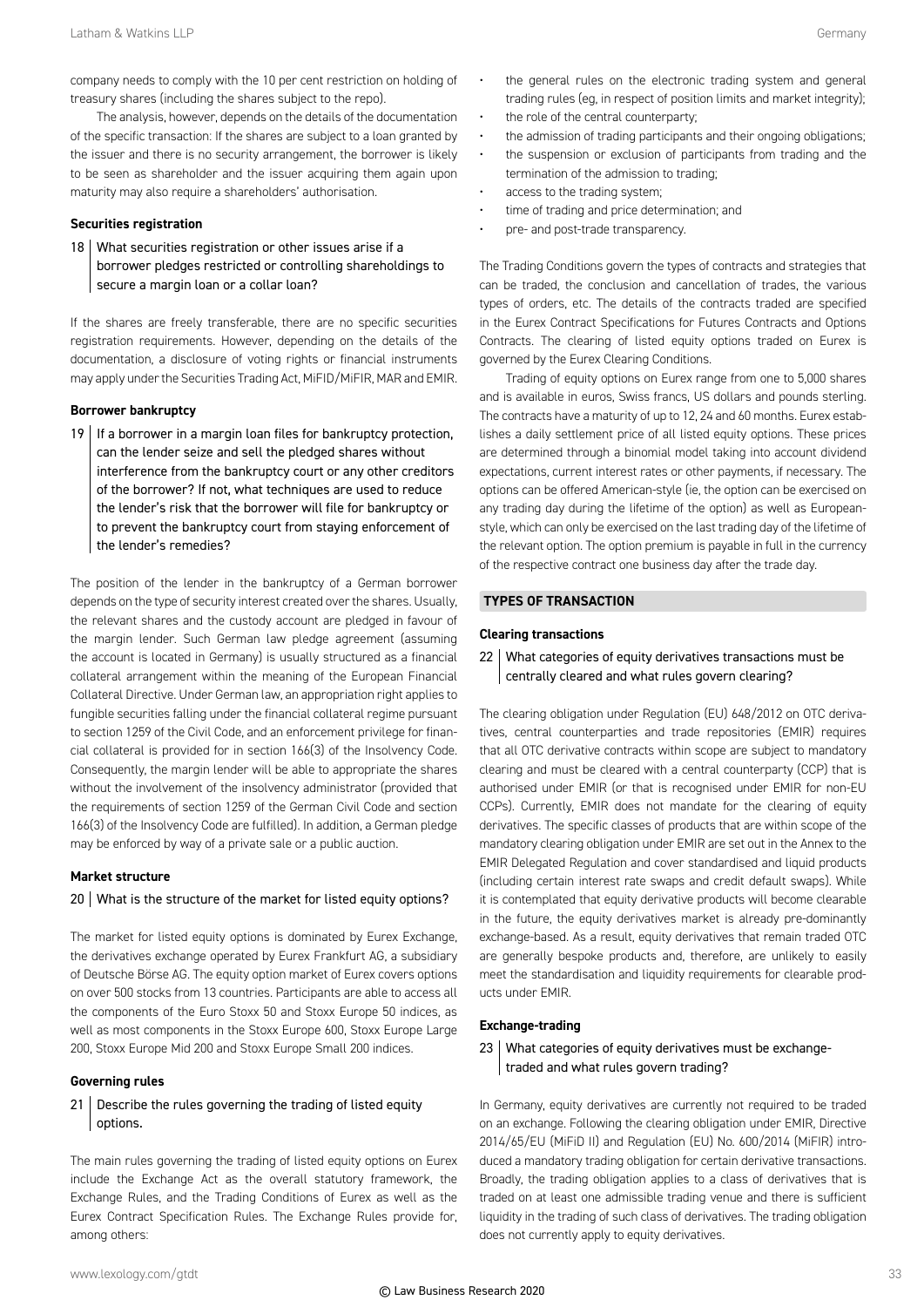If, however, equity derivatives are traded on an exchange, the exchange rules governing the trading of these derivatives depend on the relevant market segment. On the regulated market, the admission to trading and the trading on the exchange are governed by the Exchange Act and the legal framework of the relevant derivatives exchange, which, in case of Eurex, include the Exchange Rules, the Trading Conditions and the Eurex Contract Specifications as well as the Clearing Conditions. In respect of non-regulated markets, the exchanges have set up terms and conditions governing the trading on these markets.

#### **Collateral arrangements**

24 Describe common collateral arrangements for listed, cleared and uncleared equity derivatives transactions.

Uncleared equity derivatives are subject to the bilateral collateral arrangements of the parties. Usually, parties collateralise their transactions under an ISDA collateral support annex or the equivalent German Master Agreement for Financial Derivative Transactions (DRV) collateral addendum or the DRV collateral addendum for variation margin for compliance with the margin requirements under EMIR. Any transaction will be valued and a shortfall or excess will be determined on a net basis. The parties are required to transfer relevant collateral to cover any shortfall or reduce any excess. Under the DRV collateral addenda, the collateral is transferred by way of an outright collateral transfer, allowing the collateral taker to reuse the collateral.

The collateral arrangements for cleared OTC derivatives and listed derivatives are set out in the legal framework of the relevant clearing house. The Clearing Conditions of the German central counterparty, Eurex Clearing AG, provide for two different margin methodologies that may be applied to a relevant liquidation group as well as different margin types depending on the relevant class of transactions. In general terms, both initial and variation margin must be posted.

#### **Exchanging collateral**

25 | Must counterparties exchange collateral for some categories of equity derivatives transactions?

As regards OTC equity derivatives that are not cleared by a central counterparty, the general margin requirements under EMIR apply. Under EMIR, variation margin and, subject to a phase-in, also initial margin must be exchanged between financial counterparties (broadly, credit institutions, insurance undertakings, undertakings for the collective investment in transferable securities, alternative investment fund managers, etc) and between financial counterparties and counterparties that are above the clearing threshold (NFC+). This means that most of the non-financial counterparties (ie, corporates) are not subject to the margin requirements of EMIR. The initial margin requirement currently applies to financial counterparties and NFC+ that each have outstanding OTC derivatives trades in an aggregate volume of €750 billion, but this threshold is expected to be significantly reduced as from 1 September 2020. Most derivatives transactions are in scope for the variation and initial margin obligations, although single stock equity options and index options remain out of scope for a transitional period (while this transitional period formally ended on 4 January 2020, it was proposed to be extended by one year and, until the extension is formally adopted, the European regulatory authorities have encouraged regulatory forbearance).

For cleared OTC derivative transactions and listed derivatives margin requirements apply under the applicable clearing conditions. The Clearing Conditions of the German central counterparty, Eurex Clearing AG, provide for two different margin methodologies that may be applied to a relevant liquidation group as well as different margin types depending on the relevant class of transactions. In general terms, both initial and variation margin must be posted.

#### **LIABILITY AND ENFORCEMENT**

#### **Territorial scope of regulations**

26 What is the territorial scope of the laws and regulations governing listed, cleared and uncleared equity derivatives transactions?

The laws and regulations governing listed, cleared and uncleared equity derivatives transactions do not have a uniform territorial scope. Whether the relevant German or European legislation applies to cross-border transactions in which non-German or non-EU parties participate hinges on criteria differing depending on the legislative objective of the relevant law. For example, financial licence requirements under the Banking Act apply if the provider of the financial services is providing the services through a physical presence in Germany or – even in the absence of a place of business in Germany – targets the German market in order to offer its services repeatedly and on a commercial basis to companies or persons having their registered office or ordinary residence in Germany. Licence requirements for proprietary trading activities generally also apply if the trading activities are conducted as a participant of a regulated market or a multilateral trading facility or via direct electronic access to a trading venue. In contrast, the Short Selling Regulation applies irrespective of where and by whom the relevant financial instrument is traded, to all financial instruments admitted to trading on a trading venue in the EU. Some legislation (eg, Regulation (EU) 648/2012 on OTC derivatives, central counterparties and trade repositories (EMIR)) addresses the direct, substantial and foreseeable effect in the EU or whether the purpose of the transaction is aimed at evading the obligations under EMIR.

#### **Registration and authorisation requirements**

27 What registration or authorisation requirements apply to market participants that deal or invest in equity derivatives, and what are the implications of registration?

Market participants may require a banking or financial services licence or a 'European passport' based on a licence held in another EU/EEA member state, depending on their activities in the equities derivatives market. If a licence has been obtained in Germany, the relevant entity would be subject to ongoing supervision by the Federal Financial Supervisory Authority (BaFin). Where the European passport is used, for mere cross-border services the relevant entity would be mainly supervised by the competent authority of its home member state but certain German regulatory requirements may still apply.

#### **Reporting requirements**

28 What reporting requirements apply to market participants that deal or invest in equity derivatives?

The issuer is subject to the reporting obligations applying to share buybacks if derivatives are used for a share buy-back. In addition, parties to the derivatives transaction may be subject to reporting obligations concerning voting rights notifications and related instruments. This depends very much on the precise structure of the transaction. Any party that holds 3 per cent, 5 per cent, 10 per cent, 15 per cent, 20 per cent, 25 per cent, 30 per cent, 50 per cent or 75 per cent of voting rights of an issuer whose shares are traded on a regulated market has to notify this fact. The same thresholds with the exception of 3 per cent apply to any party that holds financial instruments in relation to such shares. Even financial instruments without physical settlement will often be covered by this regime.

Counterparties to equity derivatives transactions are subject to the EMIR trade reporting requirements and counterparties to securities financing transactions are obligated under SFTR to report details to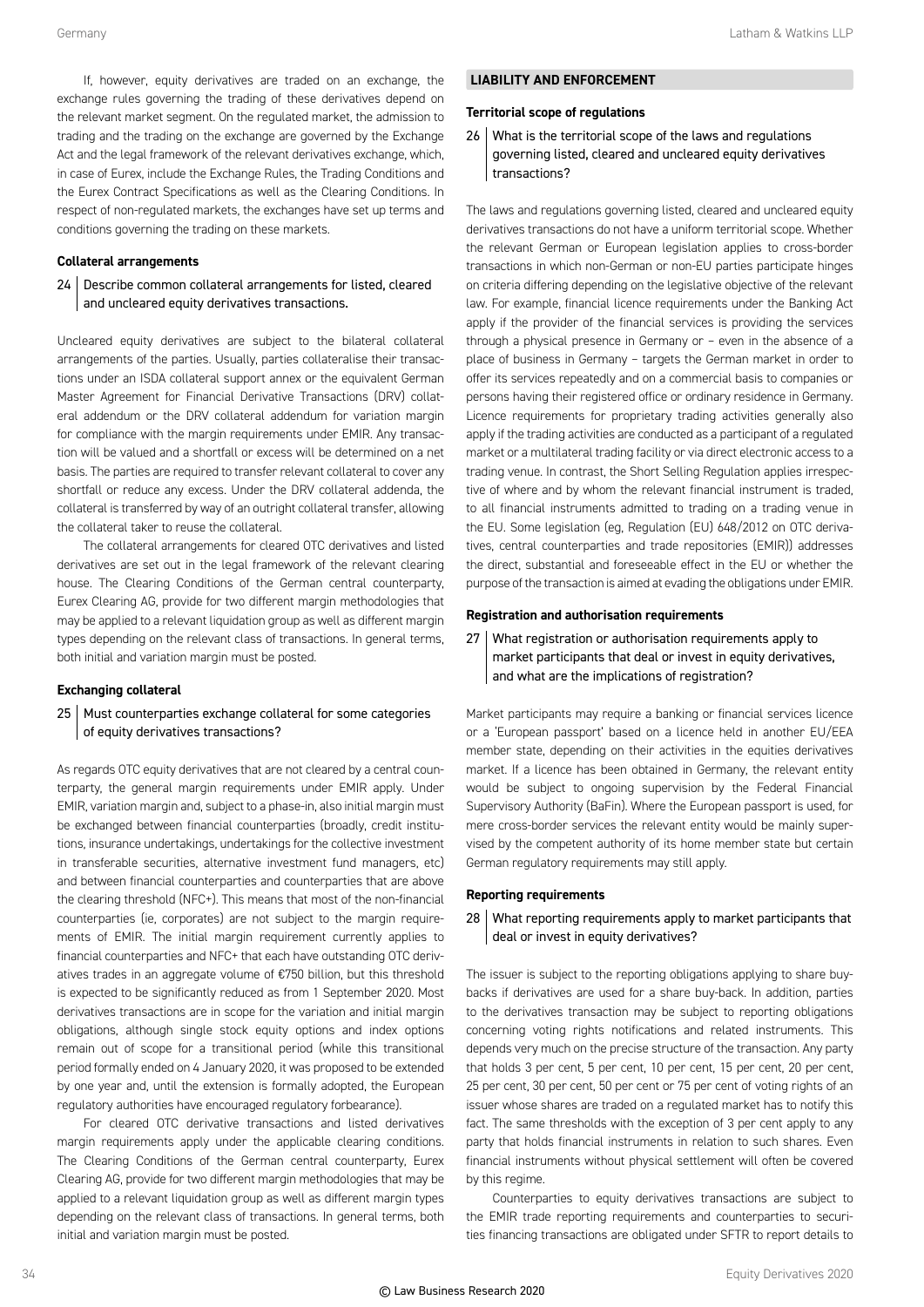Furthermore, investment firms are subject to the transaction reporting requirements under Regulation (EU) No. 600/2014 (MiFIR) and both financial counterparties and non-financial counterparties must comply with the reporting requirements relating to OTC derivative transactions under article 9(1) EMIR.

#### **Legal issues**

29 What legal issues arise in the design and issuance of structured products linked to an unaffiliated third party's shares or to a basket or index of third-party shares? What additional disclosure and other legal issues arise if the structured product is linked to a proprietary index?

There are no specific legal requirements that apply to this type of product except for the requirements for packaged retail and insurancebased investment products, which in particular include the obligation to prepare a key information document (as set out below).

However, the general regulatory requirements are to be considered. The sale of structured products in Germany, even if sold by the issuer itself, may constitute a licensable activity under the Banking Act. Further, any public offer of such products or any listing on a regulated market would require a prospectus be drawn up and approved by BaFin (or notified by another EU/EEA competent authority to BaFin under the European Passport) and such prospectus must, among other things, include disclosure of various information in respect of the underlying and its weighting in the basket, or in respect of any underlying index (including as to whether the index constitutes a benchmark under Regulation (EU) 2016/1011 of 8 June 2016 on indices used as benchmarks in financial instruments and financial contracts or to measure the performance of investment funds and amending Directives 2008/48/EC and 2014/17/EU and Regulation (EU) 596/2014 (the Benchmark Regulation)).

In the case of index-linked products, the issuer may be regarded as administrator or user of an index depending on whether the index is a proprietary index or provided by a third party. In both cases, additional regulatory requirements under the Benchmark Regulation are triggered, which, in case of the administrator (including third-country administrators whose indices are used in the EU), involves a rather onerous application requirement for authorisation.

Further, the product governance rules of Directive 2014/65/EU (MiFiD II), as implemented into the German Securities Trading Act, are to be complied with by a manufacturer and distributor of the structured product (such as the definition of a target market).

Moreover, in case of equity derivative products to be sold to retail investors, product manufacturers need to produce a short disclosure document, the favour 'key information document', based on Regulation (EU) No. 1286/2014 of the European Parliament and of the Council on key information documents for packaged retail and insurance-based investment products.

#### **Liability regime**

#### $30$  Describe the liability regime related to the issuance of structured products.

The applicable liability regime depends on the type of structured product and in particular whether it is issued in the form of a structured security or not.

The general liability regime may apply in respect of the structured product (ie, an error of the product or the covenants or representations provided by the issuer of the relevant product). This regime is based on the principles related to breach of contract.

A further liability regime exists in respect of wrong or insufficient disclosure as regards the underlying risk or the mechanism of the relevant structured product. This favoured 'prospectus liability' may be established on the basis of section 8 et seq of the Securities Prospectus Act, if a prospectus under the EU Prospectus Regulation has been drawn up. A similar regime (though typically less relevant for market standard structured products) applies to instruments that are not securities in terms of the EU Prospectus Regulation but for which a prospectus needs to be drawn up under the Investment Code. If a relevant disclosure, information or marketing document has not been drawn up under any of these two regimes, an issuer may still be liable for any information provided to investors under the prospectus liability regime established by case law.

Finally, detailed and extensive case law exists in relation to the misselling of structured products in Germany. Sellers of structured products need to comply with the principles established by courts in respect of providing appropriate financial advice to investors.

#### **Other issues**

#### 31 What registration, disclosure, tax and other legal issues arise when an issuer sells a security that is convertible for shares of the same issuer?

A company requires shareholder approval or authorisation for issuing convertible instruments. Convertibles are treated as a form of securitisedequity derivative and are financial instruments for purposes of MiFID II, the Securities Trading Act and the Banking Act. As convertible bonds typically are tradable securities, any public offer or listing on a regulated market is subject to the European Prospectus Regulation.

Depending on the details of the documentation, a convertible may be regarded as a financial instrument that needs to be disclosed under the rules described in 'Reporting obligations'. This depends very much on the precise structure of the transaction. Any party that holds 3 per cent, 5 per cent, 10 per cent, 15 per cent, 20 per cent, 25 per cent, 30 per cent, 50 per cent or 75 per cent of voting rights of an issuer whose shares are traded on a regulated market has to notify this fact. The same thresholds with the exception of 3 per cent apply to any party that holds financial instruments in relation to such shares. Even financial instruments without physical settlement will often be covered by this regime. Further, reporting requirements may be triggered under the rules of an exchange where the shares are listed as well as under MiFIR if the underlying shares are traded on a trading venue, and the issuer or shareholder is a MiFIR investment firm. Moreover, MAR rules on the disclosure of inside information or safe harbour requirements may require adequate publication or reporting by the issuer. Finally, the trade reporting obligations under MiFID/MiFIR may apply.

#### 32 What registration, disclosure, tax and other legal issues arise when an issuer sells a security that is exchangeable for shares of a third party? Does it matter whether the third party is an affiliate of the issuer?

Exchangeable bonds are regarded as equity derivatives or securities, depending on the scope of the relevant regulations, and no specific rules apply in that respect. They are financial instruments for purposes of MiFID II, the Securities Trading Act and the Banking Act. Depending on the details of the documentation, an exchangeable bond may be regarded as a financial instrument that needs to be disclosed, or a relevant trade in such financial instrument may need to be reported, in accordance with the Securities Trading Act, MiFID/MiFIR, and MAR. As exchangeable bonds typically are tradable securities, any public offer or listing on a regulated market is subject to the European Prospectus Regulation.

If the third party is an affiliate of the issuer, the issuer may require shareholder approval or authorisation.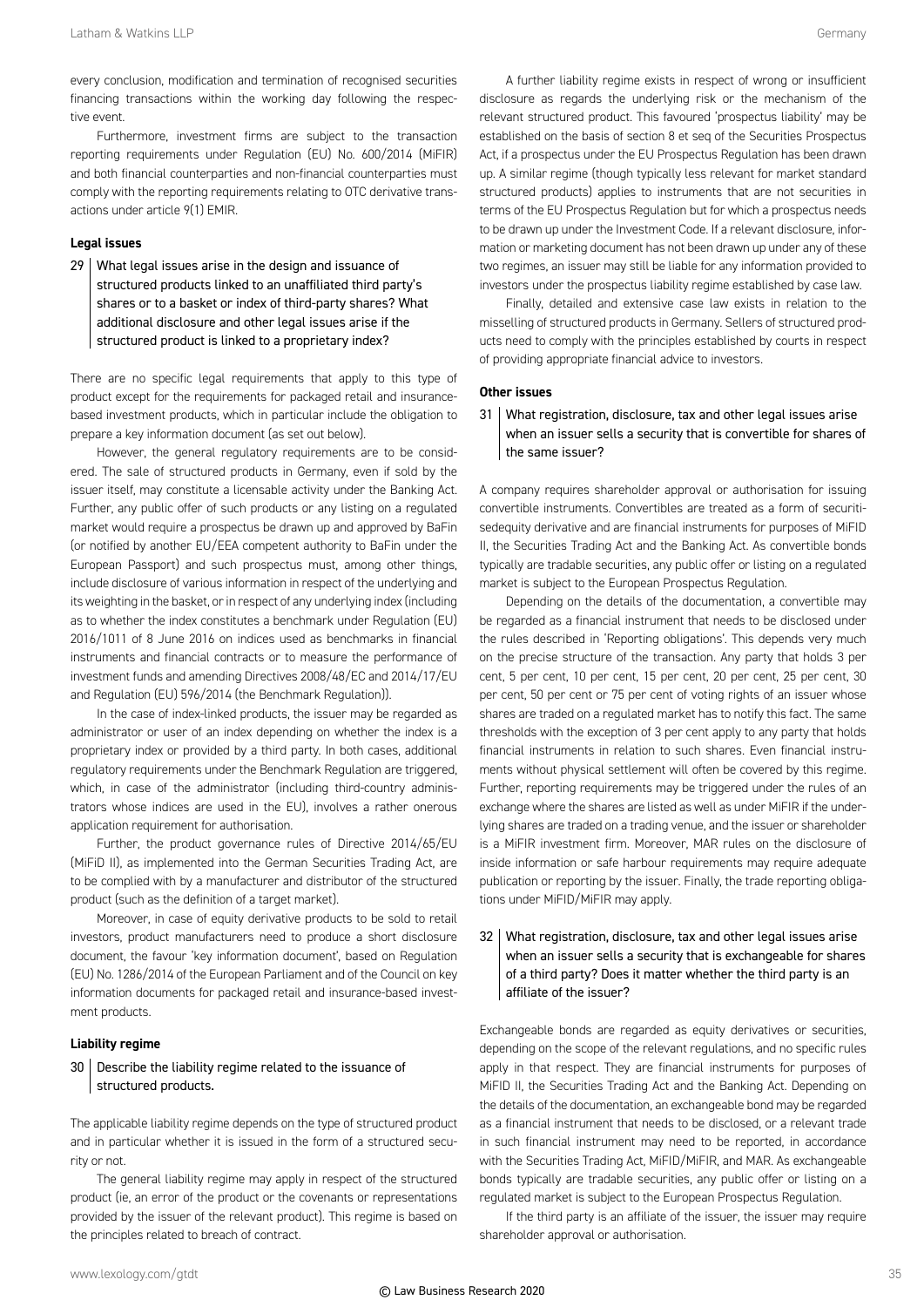#### **UPDATE AND TRENDS**

#### **Recent developments**

33  $\vert$  Are there any current developments or emerging trends that should be noted?

The SFTR has been phased in and credit institutions and investment firms have been subject to the SFTR obligation since 11 April 2020. Other counterparties such as central counterparties and central custodians, UCITS, AIFs and insurance companies will become subject to the SFTR over the coming months, with the SFTR also being applied, as from 11 January 2021, to non-financial counterparties. Otherwise, there are no updates at this time.

### **LATHAM&WATKINS**

Frank Bierwirth frank.bierwirth@lw.com

Dirk Kocher dirk.kocher@lw.com

Axel Schiemann axel.schiemann@lw.com

Vanessa Sekker vanessa.sekker@lw.com

Frankfurt Office Die Welle Reuterweg 20 60323 Frankfurt am Main Germany Tel: +49 69 6062 6000

Hamburg Office Warburgstrasse 50 20354 Hamburg Germany Tel: +49 40 41 4030 www.lw.com